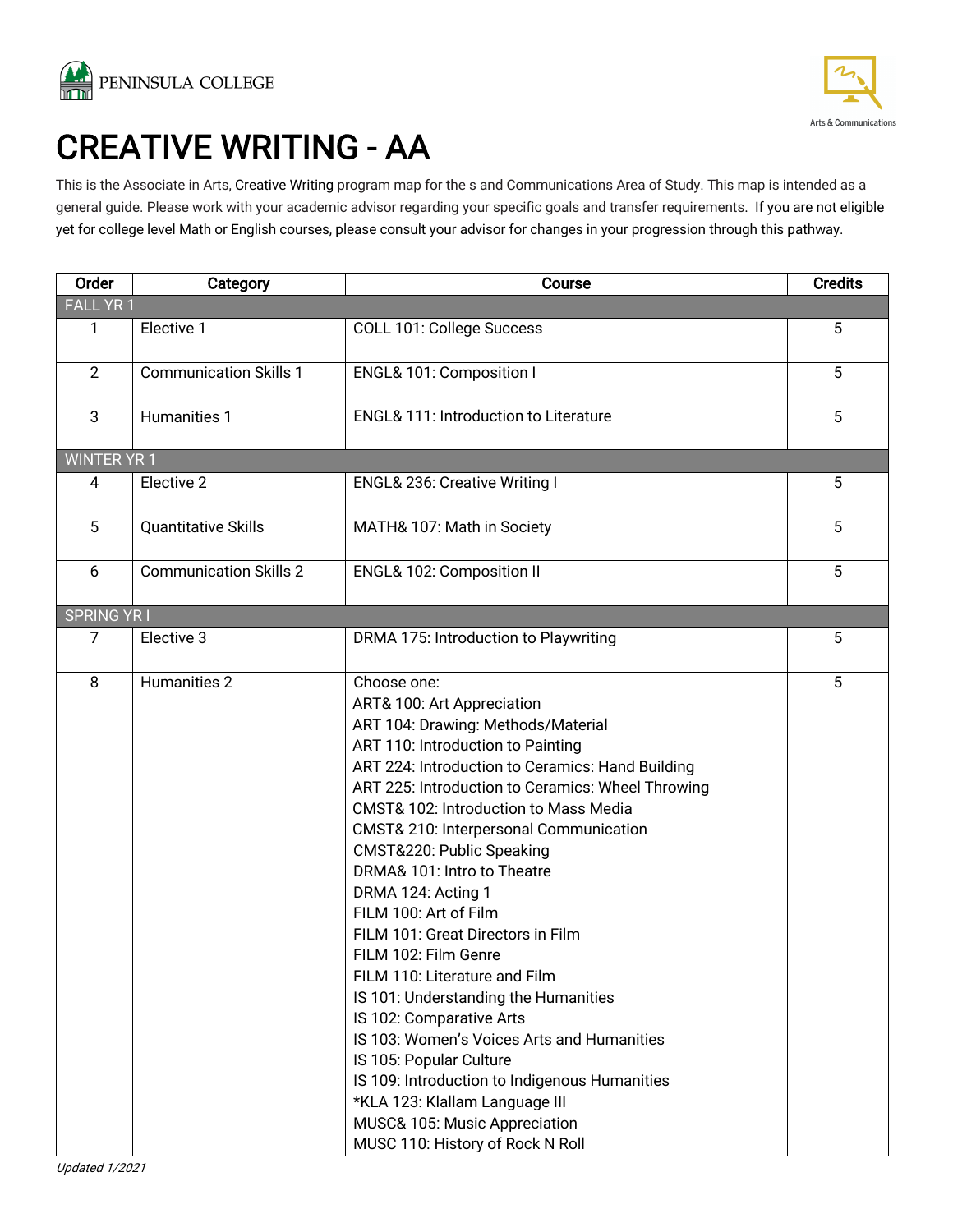|                    |                                                                                                                             | MUSC& 141: Music Theory I<br>PHIL& 101: Introduction to Philosophy<br>*SPAN 123: Spanish III                                                                                                                                                                                                                                                                                                                                                                                                                                                                                                                                                                                                                                                                                                                                   |   |
|--------------------|-----------------------------------------------------------------------------------------------------------------------------|--------------------------------------------------------------------------------------------------------------------------------------------------------------------------------------------------------------------------------------------------------------------------------------------------------------------------------------------------------------------------------------------------------------------------------------------------------------------------------------------------------------------------------------------------------------------------------------------------------------------------------------------------------------------------------------------------------------------------------------------------------------------------------------------------------------------------------|---|
| 9                  | Natural Science 1<br>With Lab                                                                                               | Choose one:<br>BIOL&100: Survey of Biology<br><b>BIOL 150: Introduction to Marine Biology</b><br>BOT 101: Introduction to Botany<br>CHEM& 110: Chemical Concepts with Lab<br>GEOL& 101: Introduction to Physical Geology                                                                                                                                                                                                                                                                                                                                                                                                                                                                                                                                                                                                       | 5 |
| <b>FALL YR 2</b>   |                                                                                                                             |                                                                                                                                                                                                                                                                                                                                                                                                                                                                                                                                                                                                                                                                                                                                                                                                                                |   |
| 10                 | Social Science 1                                                                                                            | Choose one:<br>SOC& 101: Introduction to Sociology<br>SOC 115: Understanding Diversity<br>SOC 230: Sociology of Gender and Sexuality<br>SOCSI 101: Contemporary Global Issues                                                                                                                                                                                                                                                                                                                                                                                                                                                                                                                                                                                                                                                  | 5 |
| 11                 | Elective 4                                                                                                                  | <b>ENGL&amp; 237: Creative Writing II</b>                                                                                                                                                                                                                                                                                                                                                                                                                                                                                                                                                                                                                                                                                                                                                                                      | 5 |
| 12                 | <b>Natural Science 2</b><br>Select any natural sciences<br>course: must be a different<br>subject than natural science<br>1 | Recommended:<br>ASTR& 100: Survey of Astronomy<br>ENVS& 100: Survey of Environmental Science<br>GEOG 120: Introduction to Physical Geography<br>MATH& 146: Statistics<br>PHIL& 120: Symbolic Logic                                                                                                                                                                                                                                                                                                                                                                                                                                                                                                                                                                                                                             | 5 |
| <b>WINTER YR 2</b> |                                                                                                                             |                                                                                                                                                                                                                                                                                                                                                                                                                                                                                                                                                                                                                                                                                                                                                                                                                                |   |
| 13                 | Humanities 3<br>must be a different subject<br>area than humanities 2                                                       | Choose one:<br>ART& 100: Art Appreciation<br>ART 104: Drawing: Methods/Material<br>ART 110: Introduction to Painting<br>ART 225: Introduction to Ceramics: Wheel Throwing<br>CMST& 102: Introduction to Mass Media<br>CMST& 210: Interpersonal Communication<br>CMST&220: Public Speaking<br>DRMA& 101: Intro to Theatre<br>DRMA 124: Acting 1<br>FILM 100: Art of Film<br>FILM 101: Great Directors in Film<br>FILM 102: Film Genre<br>FILM 110: Literature and Film<br>IS 102: Comparative Arts<br>IS 103: Women's Voices Arts and Humanities<br>IS 105: Popular Culture<br>IS 109: Introduction to Indigenous Humanities<br>*KLA 123: Klallam Language<br>MUSC& 105: Music Appreciation<br>MUSC 110: History of Rock N Roll<br>MUSC& 141: Music Theory I<br>PHIL& 101: Introduction to Philosophy<br>*SPAN 123: Spanish III | 5 |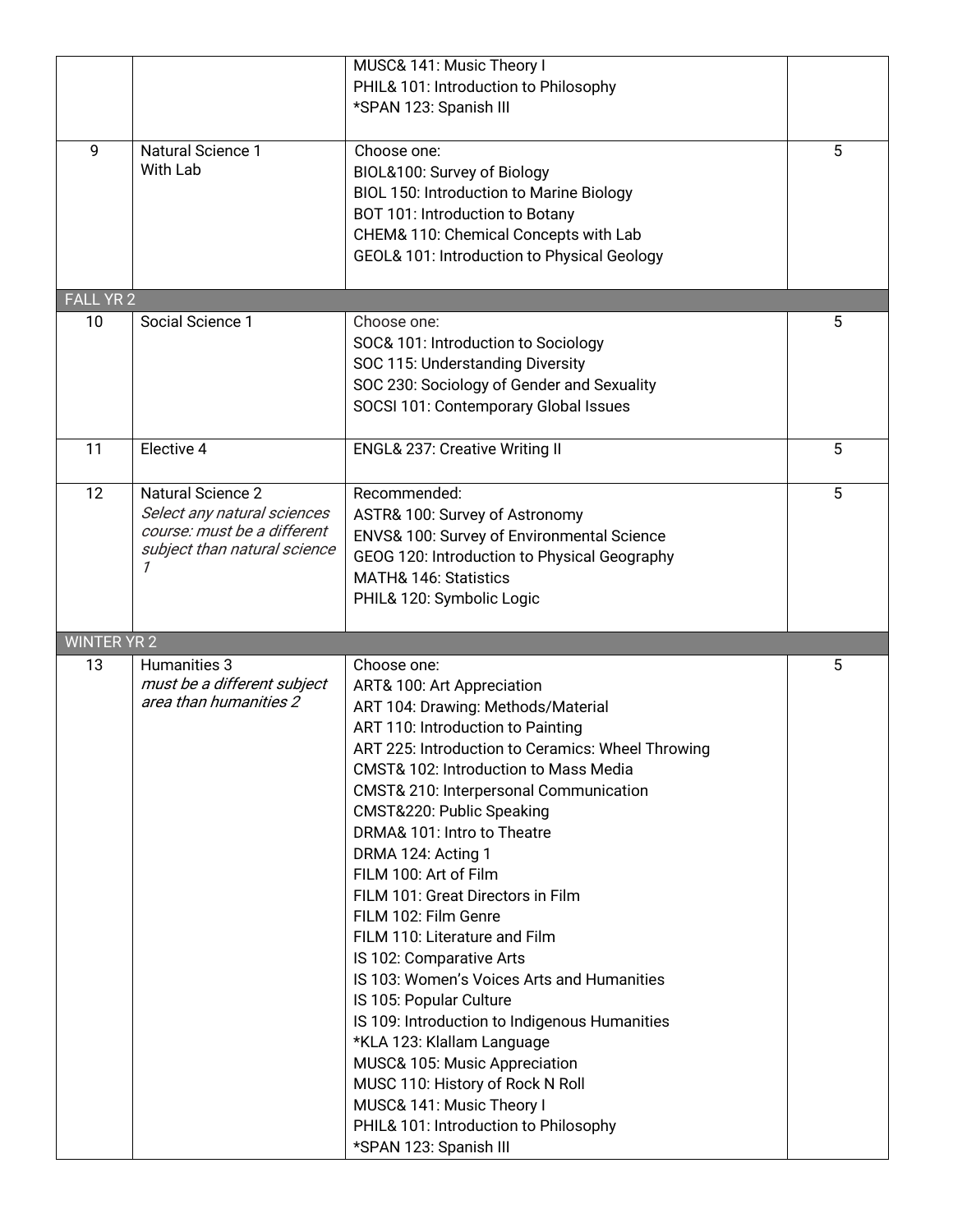| 14                 | Social Science 2                                                                      | Choose one:<br>ANTH& 100: Survey of Anthropology<br>ANTH& 104: World Prehistory<br>ANTH& 206: Cultural Anthropology<br>ANTH& 234: Religion and Culture<br><b>ECON 101: Introduction to Economics</b><br>ECON& 202: Macroeconomics<br>HIST& 126, 127 or 128: World Civilizations I, II, or III<br>HIST& 146, 147, or 148: U.S. History I, II, or III | 5 |  |  |  |
|--------------------|---------------------------------------------------------------------------------------|-----------------------------------------------------------------------------------------------------------------------------------------------------------------------------------------------------------------------------------------------------------------------------------------------------------------------------------------------------|---|--|--|--|
| 15                 | Elective 5                                                                            | ENGL 180: Tidepools: Exploring Literature and the Arts                                                                                                                                                                                                                                                                                              | 5 |  |  |  |
| <b>SPRING YR 2</b> |                                                                                       |                                                                                                                                                                                                                                                                                                                                                     |   |  |  |  |
| 16                 | Social Science 3                                                                      | Choose one:<br>PSYC& 100: General Psychology<br>POLS& 101: Intro Political Science<br>POLS& 202: American Government<br>POLS& 203: International Relations<br>POLS& 204: Comparative Government                                                                                                                                                     | 5 |  |  |  |
| 17                 | <b>Natural Science 3</b><br>must be a different subject<br>than natural science 1 & 2 | Choose one:<br><b>BIOL 150: Introduction to Marine Biology</b><br>BIOL&100: Survey of Biology<br>BOT 101: Introduction to Botany<br>ENVS& 100: Survey of Environmental Science<br>GEOG 120: Introduction to Physical Geography<br>GEOL& 100: Survey of Earth Science<br>OCEA& 101: Introduction to Oceanography                                     | 5 |  |  |  |
| 18                 | Elective 6                                                                            | FILM 120: Intro to Screenwriting                                                                                                                                                                                                                                                                                                                    | 5 |  |  |  |
|                    | Total credits required: 90                                                            |                                                                                                                                                                                                                                                                                                                                                     |   |  |  |  |

# Arts & Communications

#### Area of Study Outcomes

#### Communication Competencies

- Demonstrate an ability to analyze how multicultural audiences shape written, visual, oral, aural, and performative communication and its meaning.
- Generate effective written and oral communication for a variety of purposes and diverse audiences.
- Generate effective visual or performative communication.

#### Quantitative Reasoning

- Apply basic computational skills to practical applications.
- Apply systematic approaches and logic to solving quantitative problems.

#### Information Competencies

• Identify research goals and retrieve information.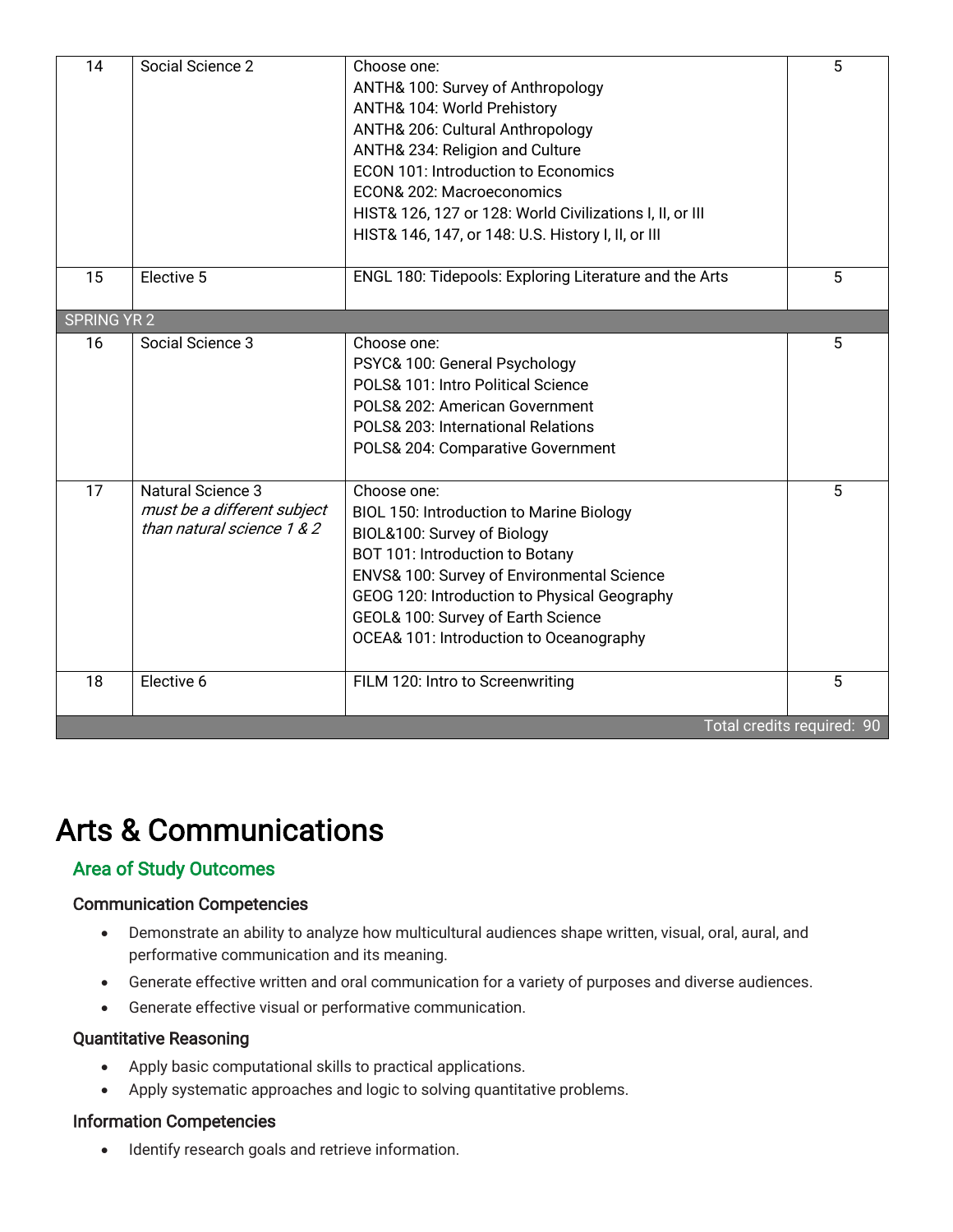- Synthesize, apply, and properly cite information to meet an identified purpose.
- Evaluate the credibility of information and information sources, and distinguish between fact and opinion.

#### Critical Thinking

- Interpret and analyze meaning from written, visual, oral, aural, and performative works.
- Analyze and understand diverse individual and community perspectives and values.
- Understand and analyze social justice issues and movements.
- Generate creative works that demonstrate a process of critical reflection, analysis, experimentation, and original thought.

#### Personal and Interpersonal Competencies

- Consider ideas that conflict with individual value systems.
- Function under conditions of ambiguity and uncertainty.
- Work cooperatively and collaboratively with others.

## Career Pathways

By earning a degree or certificate in the area of Arts & Communications you'll be on your way to any of the following career opportunities listed below:

- artist
- digital media strategist
- e-book designer and publisher
- editor/publisher
- filmmaker
- graphic designer
- journalist
- musician
- philosopher
- photographer
- screenwriter
- teacher/writing educator
- technical writer/grant writer
- videographer
- web designer
- writer/author

#### Program Notes

Please note that many universities require a foreign language and intermediate algebra (Math 98 at PC) as admissions criteria. Select from three subject areas to fulfill Social Science, Natural Science and Humanities Distribution requirements. Please refer to the AA degree guide for additional information.

# A Passion for a Unique Educational Opportunity

Our Honors program is for highly motivated students who seek to be engaged in an intensive learning process where they make connections among ideas while developing critical thinking skills as they pursue an Associate of Arts or Associate of Science degree. Students discover their intellectual interests, and the gateway to a culminating capstone experience. This distinct Honors Program leads to sustained academic success after transfer, and